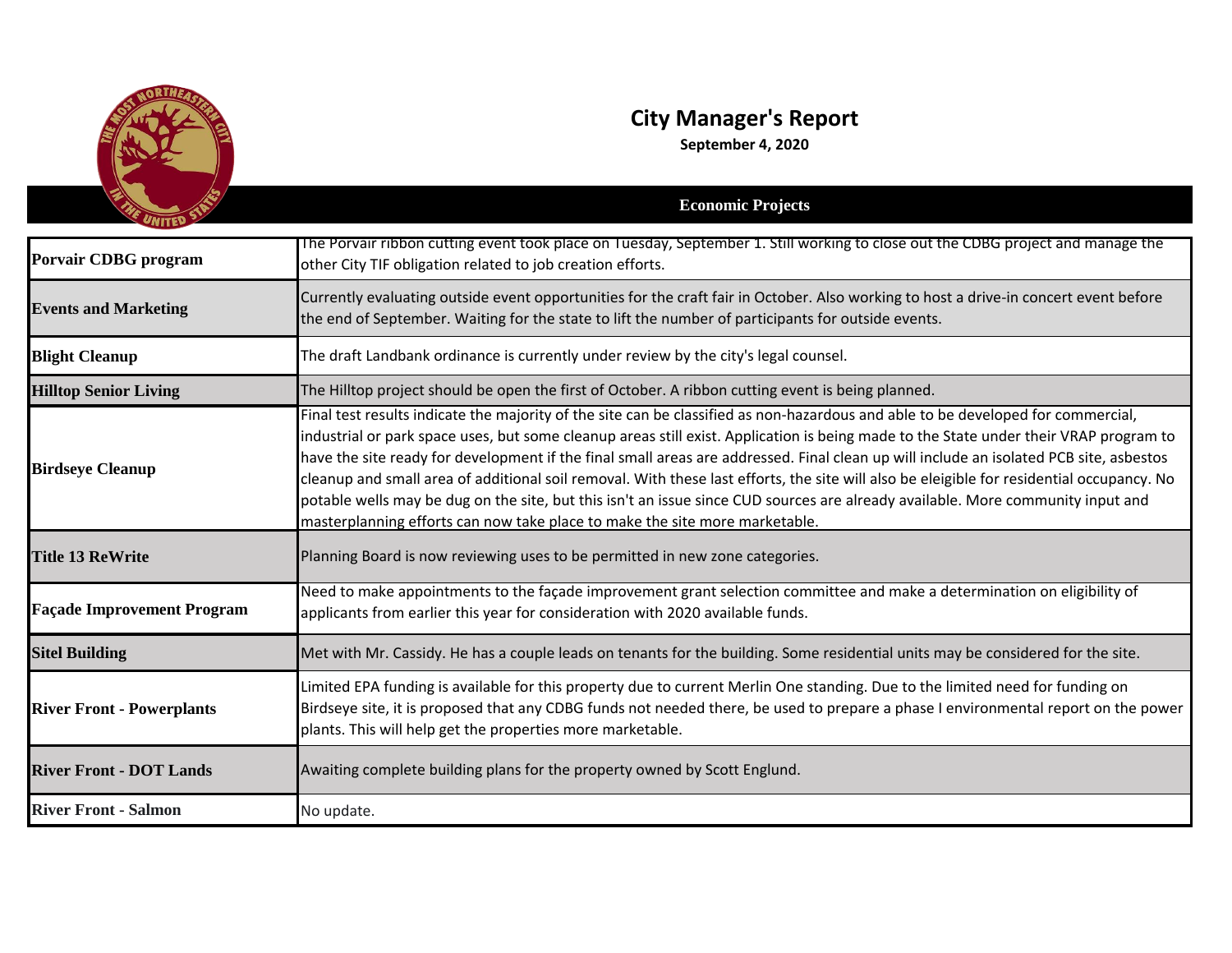|                                           | <b>Major Administrative Projects</b>                                                                                                                                                                                                                                                                                                                                                                                                                                                                                                                                 |
|-------------------------------------------|----------------------------------------------------------------------------------------------------------------------------------------------------------------------------------------------------------------------------------------------------------------------------------------------------------------------------------------------------------------------------------------------------------------------------------------------------------------------------------------------------------------------------------------------------------------------|
| <b>Recall Petition</b>                    | An affidavit of intent was submitted on September 4, 2020 for recall of Councilor Morrell. The City Clerk's office is now required by charter to<br>provide petition forms to the five petition committee members by Wednesday, September 9 and have a petition form available in the city<br>offices for signature for the petition period. The committee members will have 60 business days from the date they receive the forms to get<br>signatures. The petition, if filled, will require a special election of the citizenry.                                  |
| <b>Fire Structural Study</b>              | Final bid documents are being prepared. The RFP for work will be advertised September 16 across the county.                                                                                                                                                                                                                                                                                                                                                                                                                                                          |
| <b>Teague Park</b>                        | A final walk through of the park was conducted. Punch list items were collected and have been forwarded to the contractor to<br>address. The property has not yet been turned over to the city from the RSU.                                                                                                                                                                                                                                                                                                                                                         |
| <b>Union Negotiations.</b>                | Need worksession to discuss wages options with Council so we can start the 2021 contract negotiation cycle with unions.                                                                                                                                                                                                                                                                                                                                                                                                                                              |
| <b>Capital Facility Maintenance Plans</b> | Assessment reports are available for the Public Works building, Library, Recreation Center, and City Hall. Still waiting for reports on<br>the Parks maintenance buidling, Nylander Museum, and Fire Station.                                                                                                                                                                                                                                                                                                                                                        |
| <b>City Hall Boiler Systems</b>           | MMA inspector report by BoilerRE on Aug 26 indicates major repairs needed. This has been discussed for the past two budget cycles<br>and some funding has been set aside. The boilers were inspected by our typical maintenance provider and he indicates the boilers<br>are not serviceable. They are 30 years old and no parts have been made for the past 10 years. New boilers are needed and a new<br>chimney liner unless the pellett boiler is removed and that newer lined chimney is tapped for the boilers. Awaiting additional quotes<br>and information. |
| <b>Blight Commission</b>                  | The toolkit will be on September 21 agenda for final adoption                                                                                                                                                                                                                                                                                                                                                                                                                                                                                                        |
| 110 Washburn Rd Sale                      | Prior owner was served with notice to remove any personal belongings from the home by September 14, 2020. Reimbursement of<br>bid funds was delivered at the same time.                                                                                                                                                                                                                                                                                                                                                                                              |
| <b>60 Access Highway</b>                  | A breakdown of sale proceeds is as follows:<br>Gross Sale Price = \$130,000.<br>Closing costs = $$8,574$ .<br>Amount reserved for CDBG blight cleanup = \$75K.<br>Amount applied toward uncollected payments = \$9,687 (Met with city's attorney who is pursuing uncollected payments.)<br>Amount applied to General Fund Revenues as City Property Sales = \$36,738.                                                                                                                                                                                                |
| <b>New LED Street lights</b>              | Looking to illuminate 5 new intersections this year (South Main/York, Dorces/Harvest, Marshall/Newton, West PI Road/Buck Road,<br>and Outer York/Mitchell Road. Waiting for bid numbers.                                                                                                                                                                                                                                                                                                                                                                             |
| <b>COVID-19 Status</b>                    | No update.                                                                                                                                                                                                                                                                                                                                                                                                                                                                                                                                                           |
| <b>North Main Street</b>                  | Need to install indicator strips before project can close out.                                                                                                                                                                                                                                                                                                                                                                                                                                                                                                       |